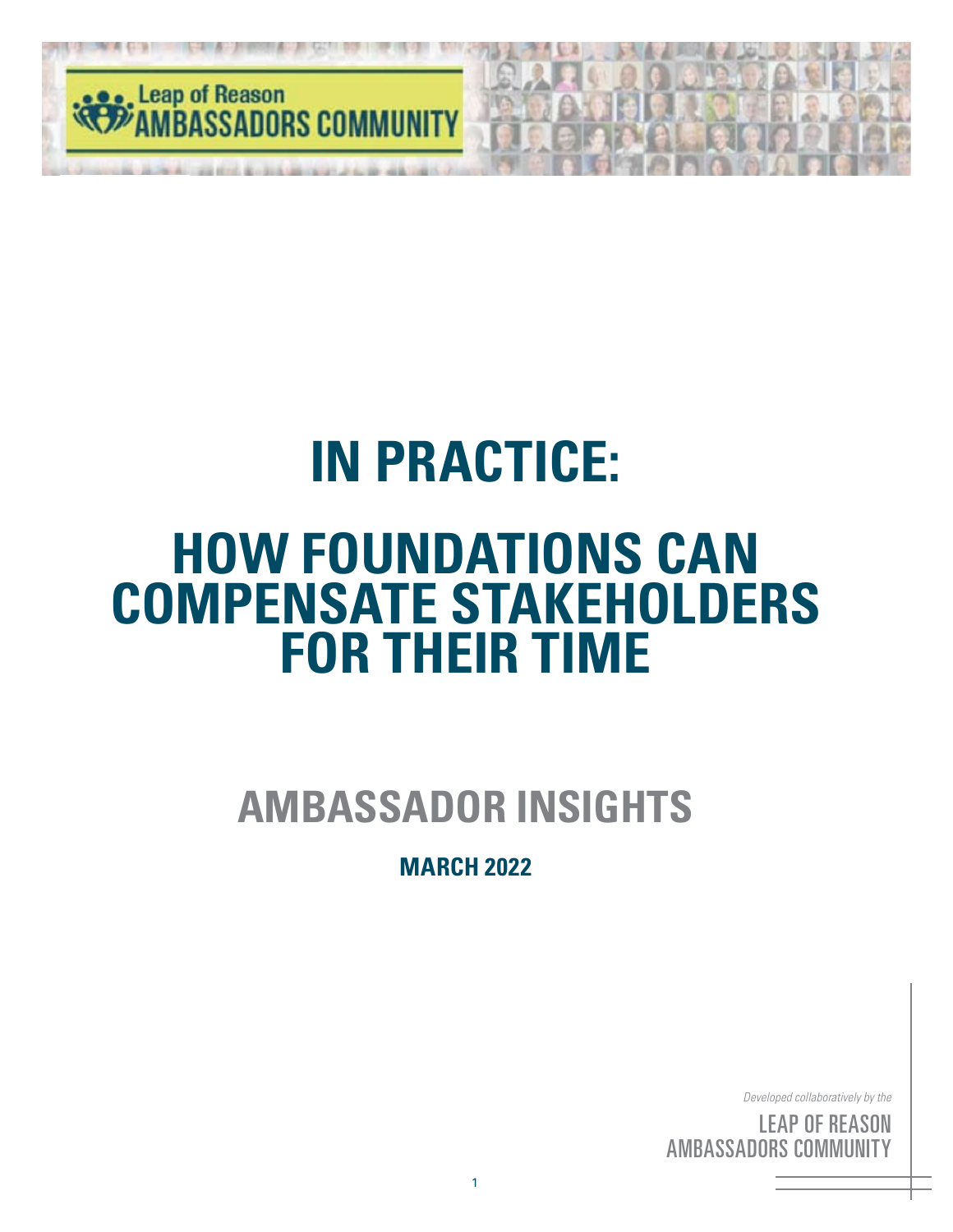If a foundation convenes key stakeholders, including grantees, to inform a project like its strategic plan, should it compensate interviewees for their time and knowledge?

While it wasn't common practice in the past, **Janeen Comenote**, Executive Director of the National Urban Indian Family Coalition, believes it should be an industry standard: "If the foundation is gathering information to inform their practice and strategy, the stakeholders should be compensated." **Tim Delaney**, President and CEO of the National Council of Nonprofits, the largest nonprofit network in the United States with more than 25,000 organizational members, agrees: "If a foundation asks a consultant, attorney, or other professional for advice or insights, it compensates them. When a foundation asks nonprofit leaders for their professional insights or expert advice, it should do the same."

He cautions, however, that a "rule of reason" needs to be applied. "If a funder is curious about, for example, how its grants portal works from a grantee's perspective and simply asks some questions during a conversation, no one should expect any compensation for casual opinions. But if the funder asks a grantee to spend half a day beta testing a portal or to attend lengthy meetings to benefit the foundation, then it's only fair to compensate the person."

As foundations are coming to grips with what equity in philanthropy means, a consensus that nonprofit expertise should be valued—monetarily—is emerging. In the words of **Antony Bugg-Levine**, Managing Director at Lafayette Square: "If you are asking people to share their time, you should pay for it with money, not 'publicity' or 'a chance to contribute to the mission.'"

**Catherine Dun Rappaport**, Senior Vice President of Impact Management at BlueHub Capital, agrees that it's a "great practice" and points out that equity evaluation circles like [We All Count](https://weallcount.com/) recommend it. Anything else fails to take into account the power differential—how can a nonprofit leader comfortably decline a request from those who hold the purse strings?

When **Lowell Weiss**, President of Cascade Philanthropy Advisors, asked his fellow Leap Ambassadors for guidance on requesting nonprofit expertise for a foundation's benefit, he wanted to dig into implementation. So, he posed a series of questions; here's a summary of Ambassadors' insights.

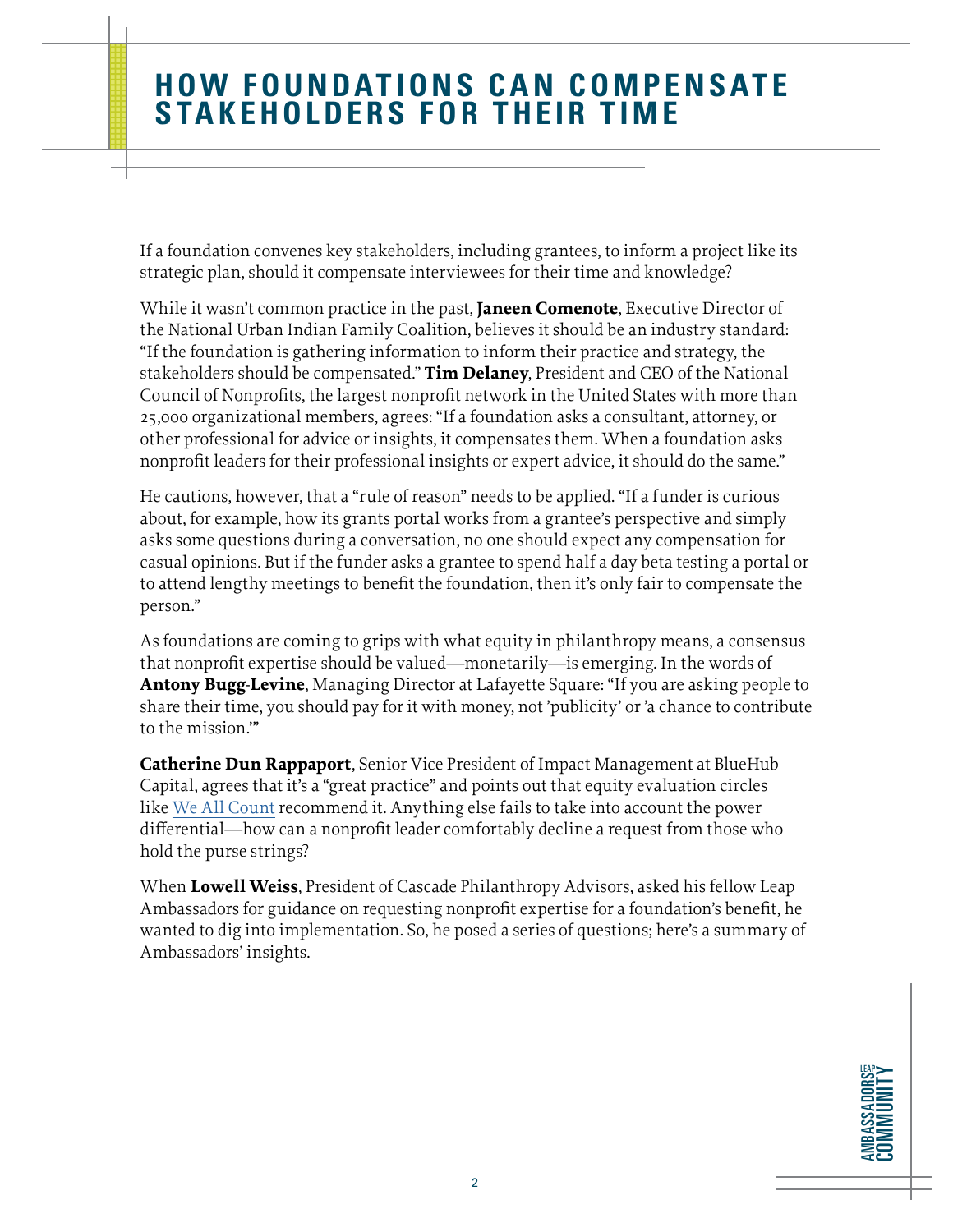#### **MONEY OR GIFT CARDS? WHAT'S AN APPROPRIATE AMOUNT?**

When Weiss asked whether foundations should cut checks or provide charitable gift cards to the interviewees, ambassadors favored the former: Foundations should cut checks directly to contributing stakeholders.

Some foundations go the route of stipends, honoraria, and additional benefits. Seven years ago, **Denise Zeman** led a philanthropic organization that paid a \$100-\$150 honorarium, and "in addition, we offered hospitality in the form of a nice meal, depending on the time of day. We also frequently gave them a relevant book as a token of our appreciation." **Dave Coplan**, Executive Director of the Human Services Center Corporation, recently received a \$100 honorarium when he provided insights to The Pittsburgh Foundation. According to President and CEO **John Hecklinger**, Global Fund for Children provides a combination of honoraria and communications stipends when recruiting youth in Africa, the Americas, and South Asia to take part in its Spark Fund program. Interim CEO **Donna Callejon** shared that GlobalGiving is experimenting with a number of compensation framework alternatives as it continues to develop new tools to engage its nonprofit stakeholders in cocreation style processes.

Others believe foundations should pay a generous hourly fee. "Most foundations who have compensated me for my time and expertise have paid from \$250-\$500," Comenote writes. She recommends that \$250 be the hourly baseline, especially if the purpose is to inform philanthropic strategy. She reasons,

"When it's philanthropy benefiting from the time and expertise of a stakeholder, it subtly acknowledges the power imbalance embedded in the foundation-grantee relationship. Being generous with immense wealth sends the right kind of message philanthropy should have for the citizen and grantee community it serves. Especially during a time when people are legitimately suffering under extreme wealth inequality coupled with a skyrocketing cost of living. Philanthropy is a 'have' when so many 'have not.'"

Other ambassadors argue for what Dun Rappaport calls a "professional-level" compensation, especially when it comes to strategic-planning scenarios. That means, first, paying what you would pay a consultant. In Delaney's view, it's a matter of equity: "… instead of paying a low amount that is basically tokenish or pulling an arbitrary number out of the blue, pay the same amount as the highest hourly fee being charged by the consulting firm." He explains, "If, for example, a foundation has hired a consulting firm for a project and pays the firm at a rate of \$300/hour for the partner in charge, \$200 for the standard-level consulting staff, and \$100 for the junior staff, then pay the nonprofit leader at least \$300/hour, because the foundation is asking the nonprofit leader to provide professional perspectives that the consulting firm's lead partner cannot provide."

**AMBASSADORS COMMUNITY AMBASSADORS** COMMUNITY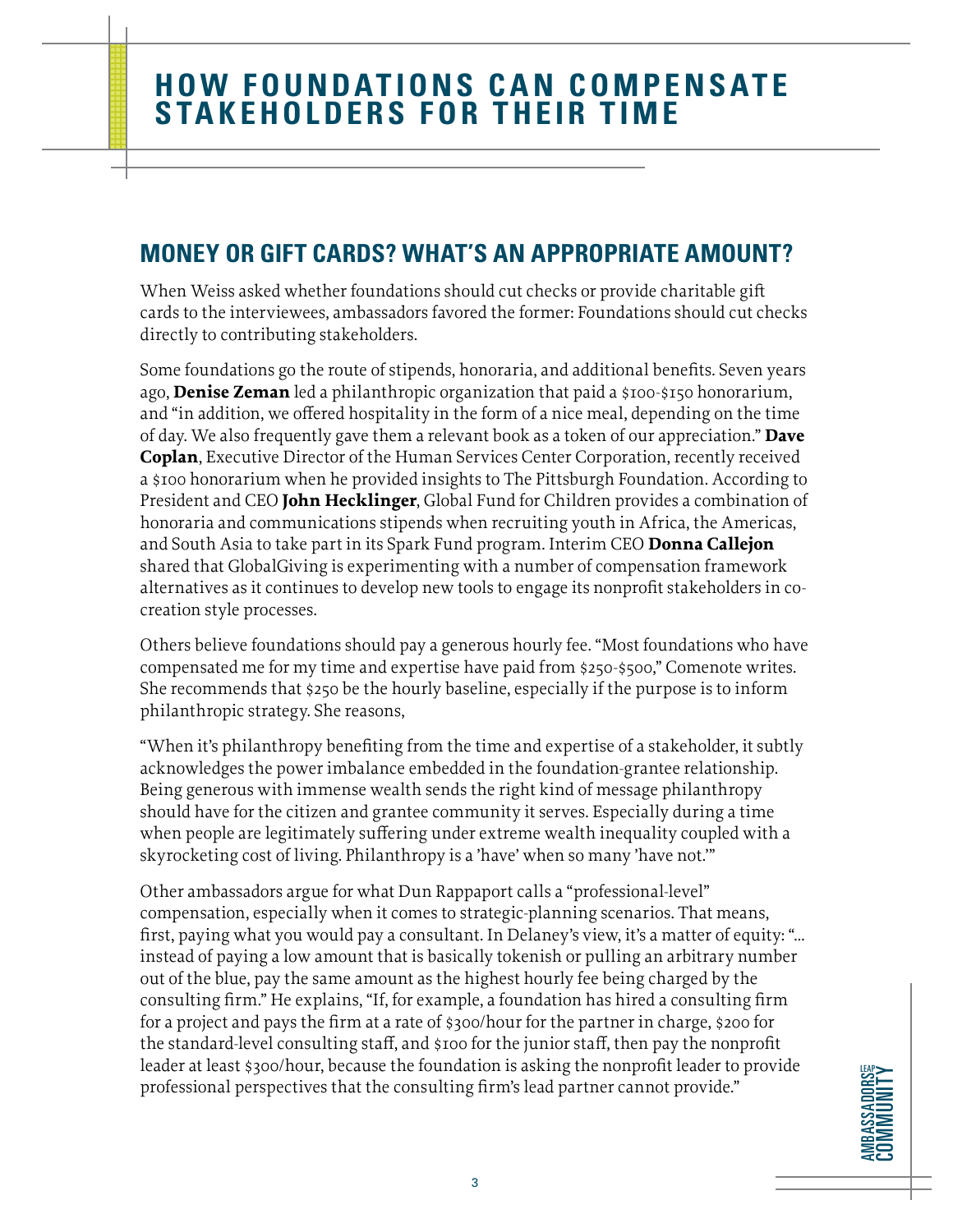Second, Delaney argues, "Pay for the full time consumed and not just the time for the interview. Consulting firms routinely charge for time traveling and preparing. Just like a foundation leader would spend time preparing for an interview with the media so as not to look foolish, nonprofit leaders will want to prepare when being interviewed for a foundation." Again, the power dynamics come into play.

#### **WHERE SHOULD THE MONEY GO?**

Weiss also asked whether foundations should encourage interviewees to use the money on themselves rather than their organizations. "This is not for the foundation to determine, encourage, or indicate," Comenote insists. Dun Rappaport, Bugg-Levine, **Meridith Polin**, and **Andrew Niklaus** agree that leaving it to the person interviewed is the most respectful approach.

At The Pew Charitable Trusts, where Polin directs the Evaluation Capacity Initiative, the interviewees are asked whether the check should be cut to them or their organization. Posing this question is good practice, Bugg-Levine explains, because "if a person wants the money to go to their organization, the funder should send it directly. If it first goes to the person, who then donates it to their organization, there could be unanticipated taxes."

Delaney adds, "A foundation should not interfere with the relationship between the nonprofit leader (or other interviewees) and their employer. Employment agreements or employee policies sometimes contain a provision that any money earned in connection with the job must go to the organization (e.g., speaker's or consulting fee). By paying a government employee directly, the foundation might unwittingly subject that person to charges of violating ethics laws, which differ between jurisdictions. So it's best to ask the person."

#### **COMPENSATE EVERYONE?**

"Should the foundation compensate ALL interviewees or just the nonprofit leaders?" Weiss asked. Comenote believes all interviewees should be compensated, and **Chris Shearer**, Founder and Principal of Third Sector Strategies, argues that all interviewees should be paid the same, regardless of their role: "If the foundation thinks someone's expertise is worth a targeted 60-minute interview," their status shouldn't make a difference. In the context of strategic planning, whatever they are paid will amount to "a rounding error," in his view.

At The Pew Charitable Trusts, Polin says they don't currently offer honoraria to interviewees representing other funders, partners, or field experts: "We generally see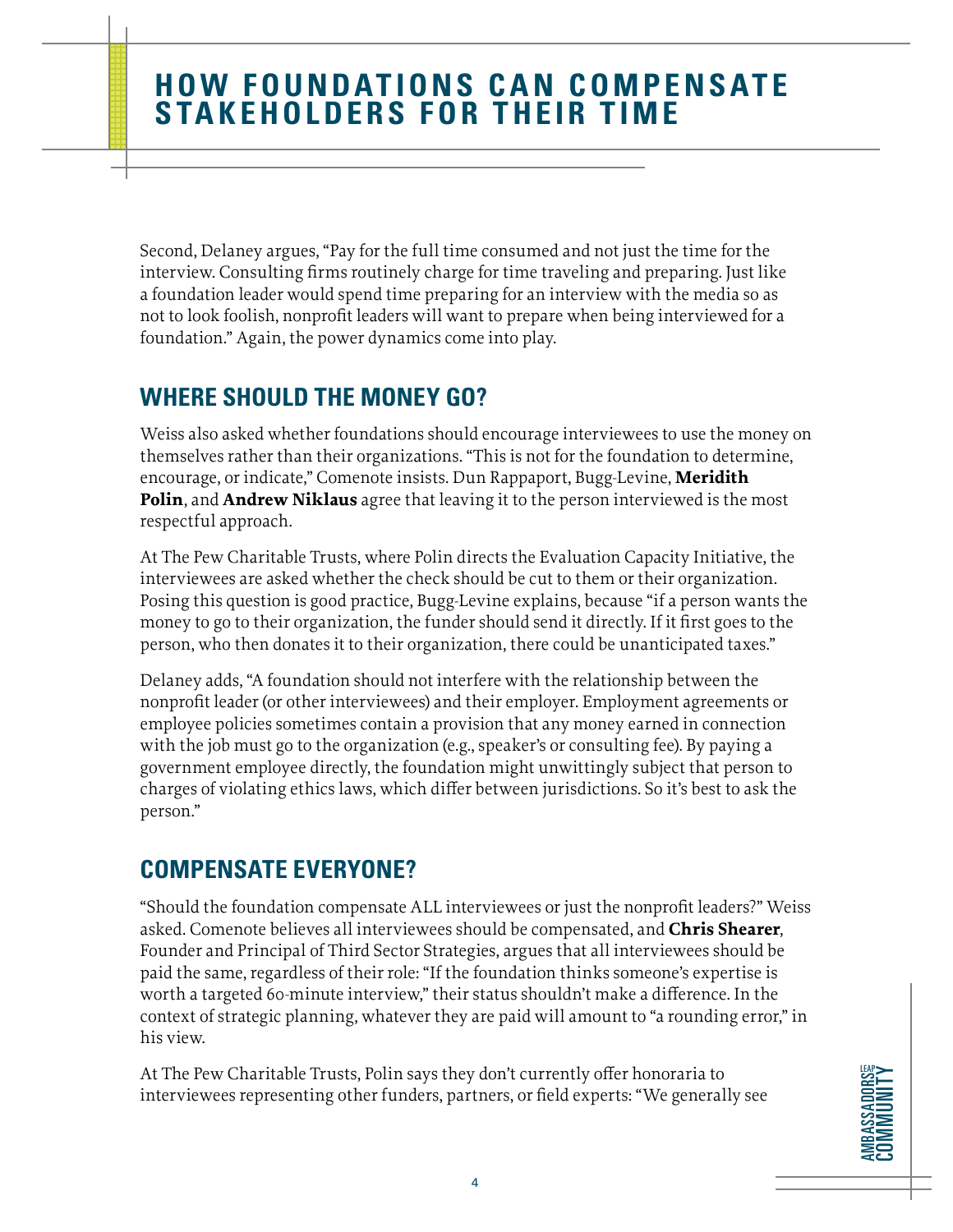their engagement as part of their core mission." If a foundation does pay non-charitable interviewees, Delaney suggests giving them the option of identifying a particular charitable nonprofit to receive the payment as a donation from the foundation: "This approach—a nudge of awareness to the possibility of helping the greater good—likely will result in more money going to the nonprofit community, where it is needed."

#### **BEYOND COMPENSATION**

Dun Rappaport urges foundations to "share back, for example, summarize what you learn and give it back to participants so that  $(r)$  there's transparency in how you're using what you learn, (2) they can also access and benefit from the learning, and (3) they can opine about how what they're sharing is interpreted or used." Shearer describes this process as "closing the loop."

#### **ONE SIZE DOES NOT FIT ALL**

There are many scenarios in which the question of paying grantees for their time can come up. "What if the foundation wants to undertake site visits [as] part of its strategy?" Shearer asks. Some, like The Pew Charitable Trusts, have worked out internal guidelines. Polin and her colleagues decided that if a grantee or individual is asked to engage in certain activities where the expressed benefit is for the funder and not the grantee, they must be paid an honorarium.

What about settings where the nonprofit is the beneficiary? Evaluation consultant **Kylie Hutchinson** wonders whether "this practice [is] extending to when the nonprofits themselves are interviewing stakeholders. This would have significant implications for evaluation budgets." Comenote highlights, "It depends on the budget and type of nonprofit. Human services nonprofits that derive their budgets from government funding have their hands tied with restricted revenue sources."

Some nonprofits already pay stakeholders for their time when soliciting information for the organization's benefit. Bugg-Levine writes, "After thinking through our equity practices and impacts [when I was at the Nonprofit Finance Fund], we made the shift to pay our nonprofit partners and clients who, for example, came to speak at our board meetings or hosted us for visits during staff retreats. We also started paying our clients for the time they took to share their experiences in the stories we wrote for our marketing and communications purposes, including annual reports."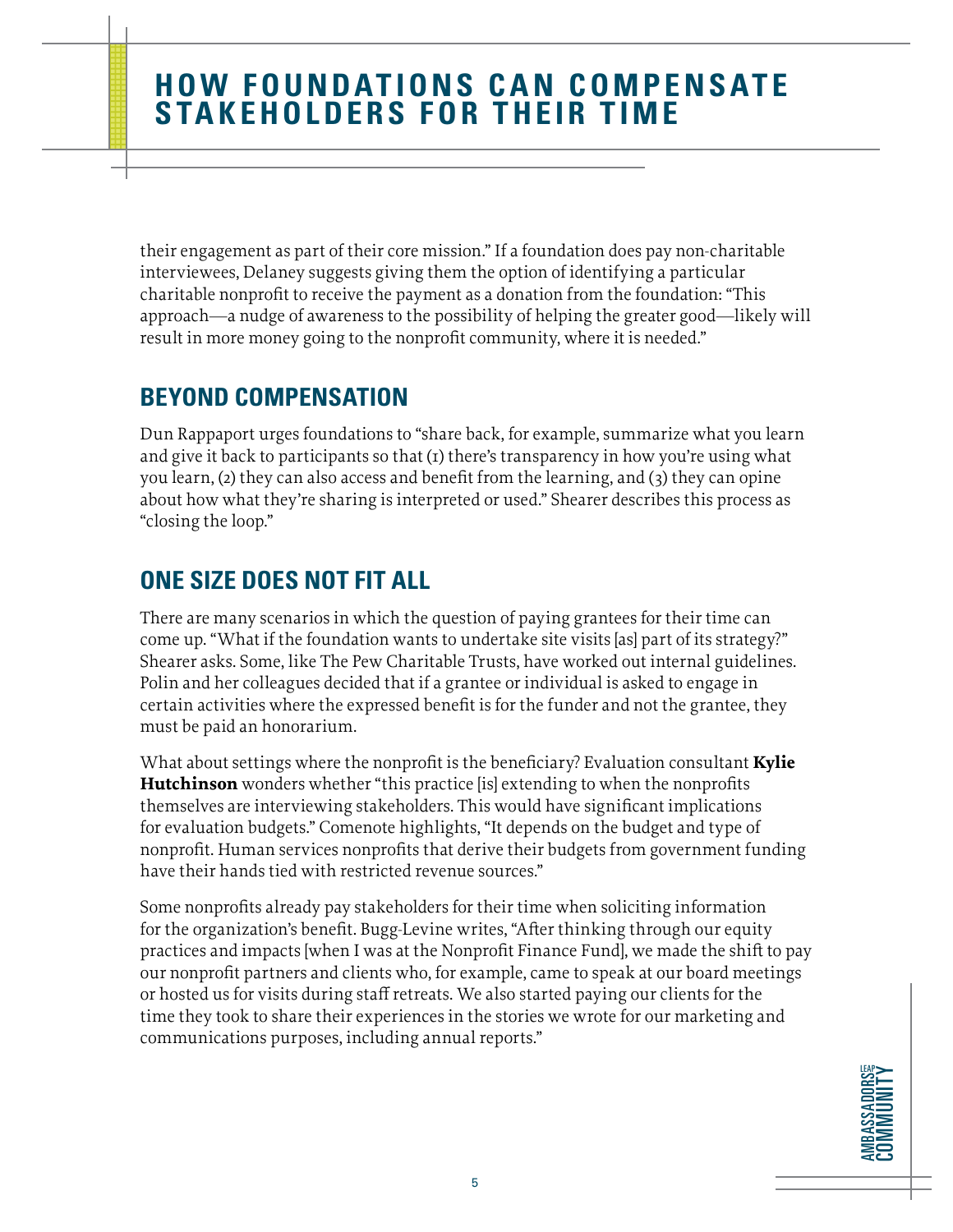Amounts vary, depending on factors like geographic region and organizational size. The Children's Village in New York compensates "all stakeholders, including parents, families, teens, young adults and foster parents for their time," according to CEO and President **Jeremy Kohomban**. "Depending on the project, \$100 is the minimum, \$250 is the median, and if it's a full day or participation in meetings that requires preparation, \$500. All children and youth in jobs are compensated at \$15 per hour." Among the National Urban Indian Family Coalition members, Comenote has seen large (\$3 million+) and mid-size (\$1- 3 million) nonprofits "who deeply understand that their client base really needs the help" compensate stakeholders. Smaller nonprofits (under \$1 million) often do so in the form of gift cards (\$25-\$100).

As Year Up's Chief Research Officer, **Garrett Warfield** would like "to give participants and respondents as much money as possible for their time, especially when thinking about Year Up's students, interns, alumni, or other vulnerable groups." In addition to budget constraints, Year Up must follow the guidance "from external partners' Institutional Review Boards (IRBs) that might be tied to data collection for research purposes." Most IRBs have a point of view on appropriate rates that are sufficiently incentivizing without being coercive, especially if collecting sensitive information that participants might otherwise hesitate to disclose. "These guidelines often lead us to compensating at approximately  $$15-$30$  for a short survey and around  $$50$  for a  $45-$  to 60-minute interview with young adults."

At The Pew Charitable Trusts, Polin says they encourage "grantees to pay participants for their time to engage in research, evaluation, and insights activities." Her grantmaking team, the Pew Fund, provides flexible operating grants for nonprofits; many choose to use funds to support evaluation activities.

#### **CHANGING MINDS AND BUDGETS**

Ambassadors hope the practice of paying grantees for their time contributing to formal strategy processes that benefit their funders will become, in Comenote's words, an "industry standard."

Yet, this mindset shift also requires a budgetary shift, and some foundation leaders may refer to their own budget constraints. Delaney responds that nonprofit leaders also have budgets of time and money and "flipping the budgetary burden from the foundation to the backs of nonprofits is fundamentally unfair. As a matter of equity, compensate nonprofits for their time and expertise consumed by the foundation; don't just 'honor' them with token honoraria."